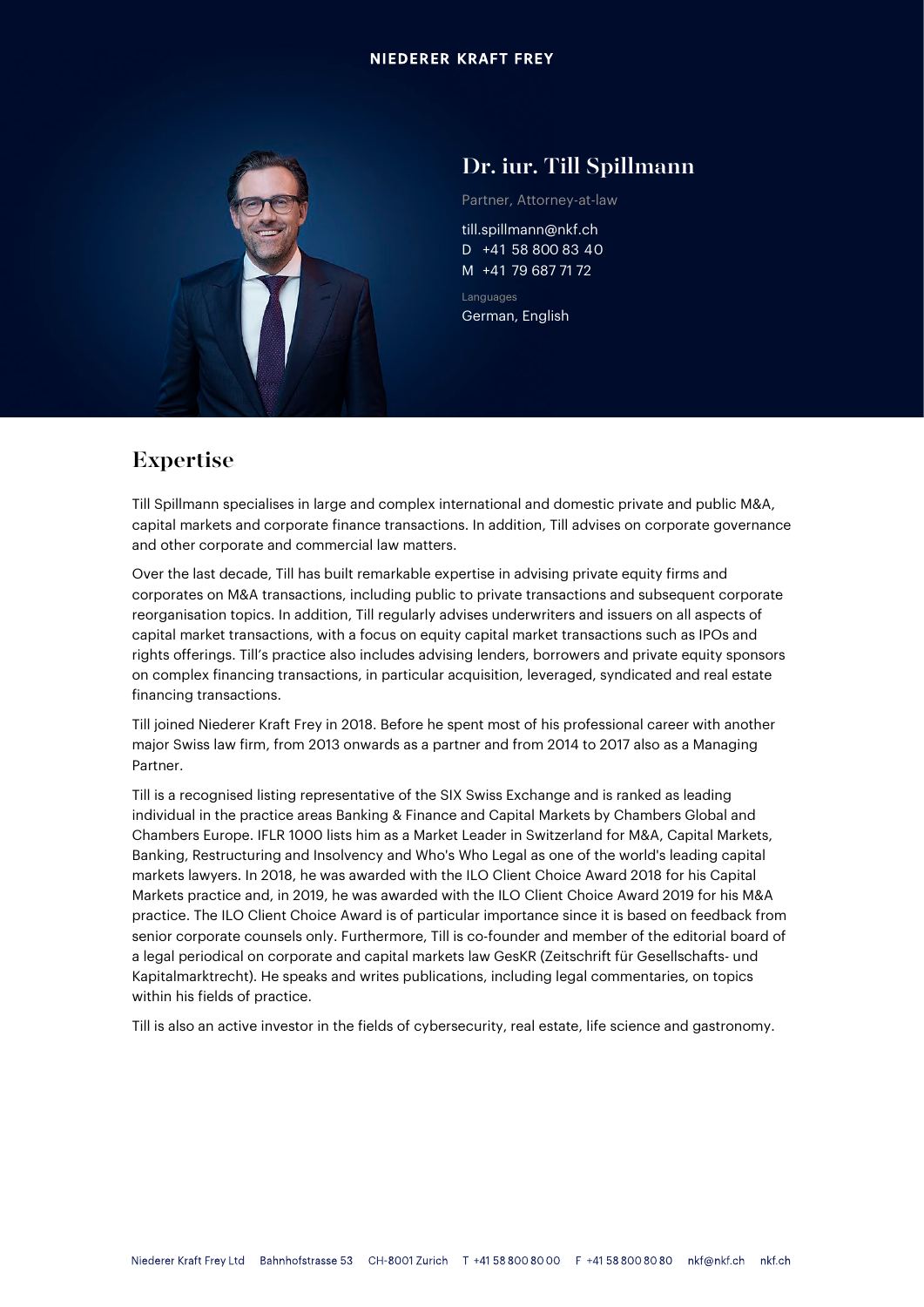# Career

| Since 2018 | Partner, Niederer Kraft Frey                    |
|------------|-------------------------------------------------|
| 2014       | Managing Partner at a major Swiss law firm      |
| 2013       | Partner at a major Swiss law firm               |
| 2007       | Secondment to a Magic Circle law firm in London |
| 2006       | Associate at a major Swiss law firm             |
| 2004       | Trainee at a major Swiss law firm               |
| 2002       | Julius Bär & Co. AG                             |
| 1997       | McKinsey & Company                              |

# Education

| 2006 | Admitted to the Bar (Rechtsanwalt)                                                                                               |
|------|----------------------------------------------------------------------------------------------------------------------------------|
| 2004 | University of Zurich, PhD / Dr. iur. (summa cum laude; awarded with the Walther Hug-<br>Preis 2005 for the best doctoral thesis) |
| 2002 | University of Zurich, lic. iur. (magna cum laude)                                                                                |

# Board Memberships

Talbot Holding AG: Chairman (since 2017) ImmoMentum AG: Chairman (since 2018)

# Experience

The following is a selection of recent public cases in which Till Spillmann acted as counsel to\*:

- EQT Private Equity on the sale of a majority stake in VFS Global (2021)
- Credit Suisse (Switzerland) Ltd. on Apposite Capital LLP's acquisition of 1MED SA (2021)
- Berenberg as sole global coordinator on Montana Aerospace AG's IPO (2021)
- flatfox on its sale to Mobiliar (2021)
- Leoni AG board member and LEONI Studer AG CEO Bruno Fankhauser regarding the acquisition of Leoni Schweiz AG from Leoni AG by a consortium of buyers led by Bruno Fankhauser and Helvetica Capital AG (2021)
- Credit Suisse (Switzerland) Ltd., ING Bank N.V. and the syndicate on the landmark refinancing of Green's existing credit facilities agreement (2021)
- Franke Group on the carve-out and sale of its division Franke Water Systems to Equistone (2021)
- Zürcher Kantonalbank and the banking syndicate on the refinancing of Swisscom AG (2021)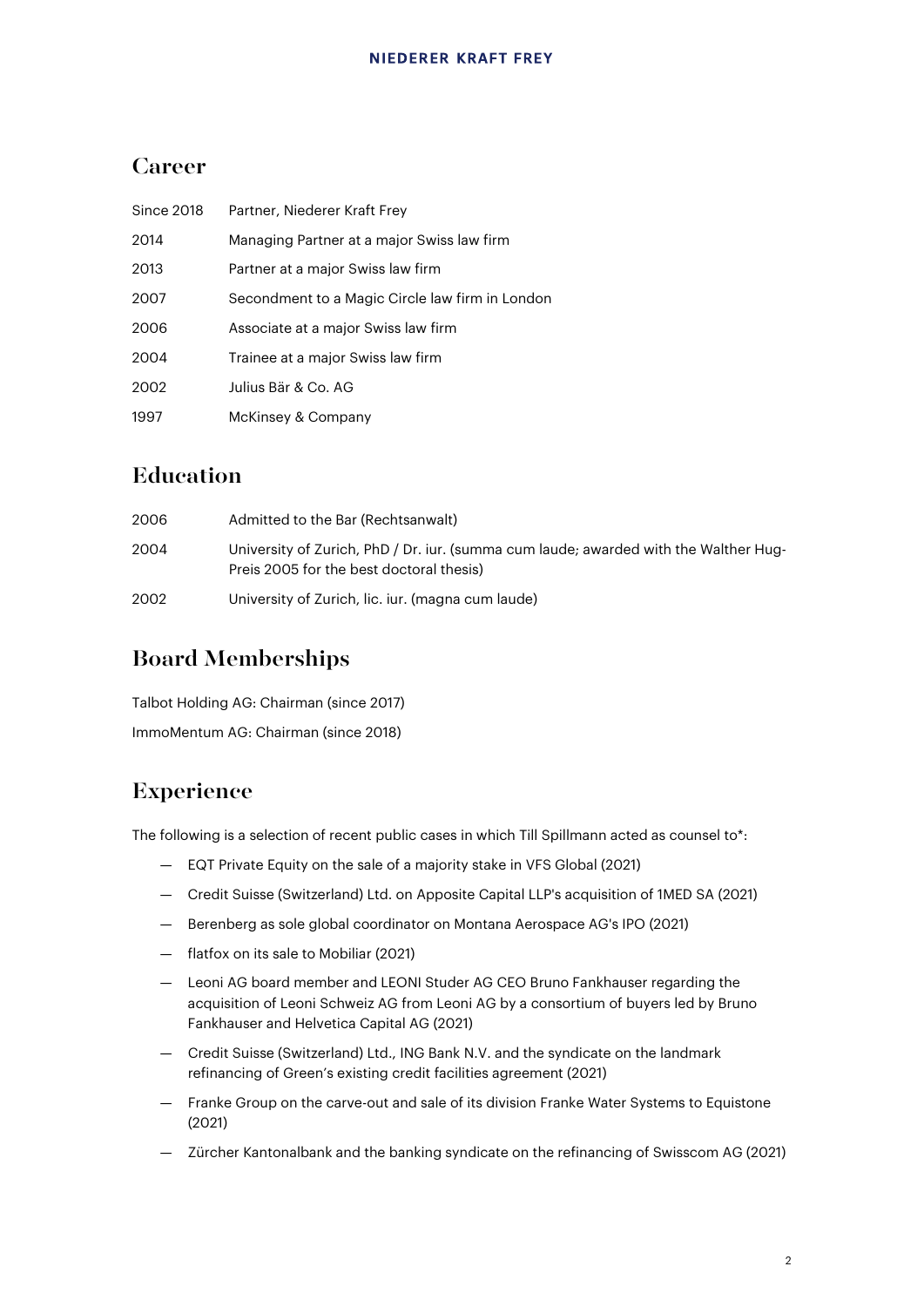- Credit Suisse (Switzerland) Ltd. acting as sole lender in the financing of SIX Swiss Exchange listed SGS SA's acquisition of SYNLAB Analytics & Services from SYNLAB (2021)
- Ardian on the acquisition of Hyperstone by Swissbit (2020)
- Selecta group ("Selecta Group") on its successful recapitalisation and corporate reorganization (2020)
- UBS Switzerland AG, Credit Suisse (Switzerland) Ltd. and Zürcher Kantonalbank on the refinancing of Arbonia AG (2020)
- SIG Combibloc PurchaseCo S.à r.l. on its debt refinancing (2020)
- CGS Management on the acquisition of Kalt Maschinenbau AG (2020)
- Ardian on the acquisition of a majority stake in Swissbit Holding AG (2020)
- Mitsubishi Corporation on the acquisition of a minority stake in Spanish vehicle distributor Bergé Automoción, S.L. (2020)
- SD Worx on acquiring the Adessa Group (2020)
- EQT on the acquisition of a minority stake in SHL Medical (2020)
- Ontario Teachers' Pension Plan on purchasing 156,658 shares (2.85%) in Barry Callebaut AG (2019)
- Lindsay Goldberg on the acquisition of the Bilcare Research Group (2019)
- The agent, the security agent and the note purchasers on the second lien financing for the acquisition of Nestlé Skin Health by EQT and Abu Dhabi Investment Authority (ADIA) (2019)
- Credit Suisse, J.P. Morgan, UBS and other members of the bank syndicate in connection with the initial public offering of SoftwareONE Holding AG (2019)
- Groupe Acrotec on the issuance and placement of CHF 75,000,000 3.500% guaranteed bonds due 2025 (2019)
- Steinhoff Europe AG on the implementation of its corporate and financial restructuring (2019)
- Stadler Rail AG on commencing trading on SIX Stock Exchange (2019)
- Stadler Rail AG on its Initial Public Offering (2019)
- BofA Merrill Lynch, Credit Suisse, Goldman Sachs and the other members of the syndicate in connection with SIG's initial public offering on SIX Swiss Exchange (2018)
- Mobimo Holding on its CHF 155 million 0.875% bond issue (2018)
- Idorsia on its CHF 500 million combined offering of new shares and convertible bonds (2018)
- UBS and the other members of the offering syndicate in connection with OC Oerlikon's initial public offering of its Drive Systems (GrazianoFairfield AG) on the SIX Swiss Exchange (2018)
- Klingelnberg AG on its Initial Public Offering (2018)
- Former shareholders of Heptagon on the sale and completion of Heptagon to ams (2018)
- EQT and Kuoni Group on the Sale of Kuoni's Global Travel Services to the JTB Corporation (2017)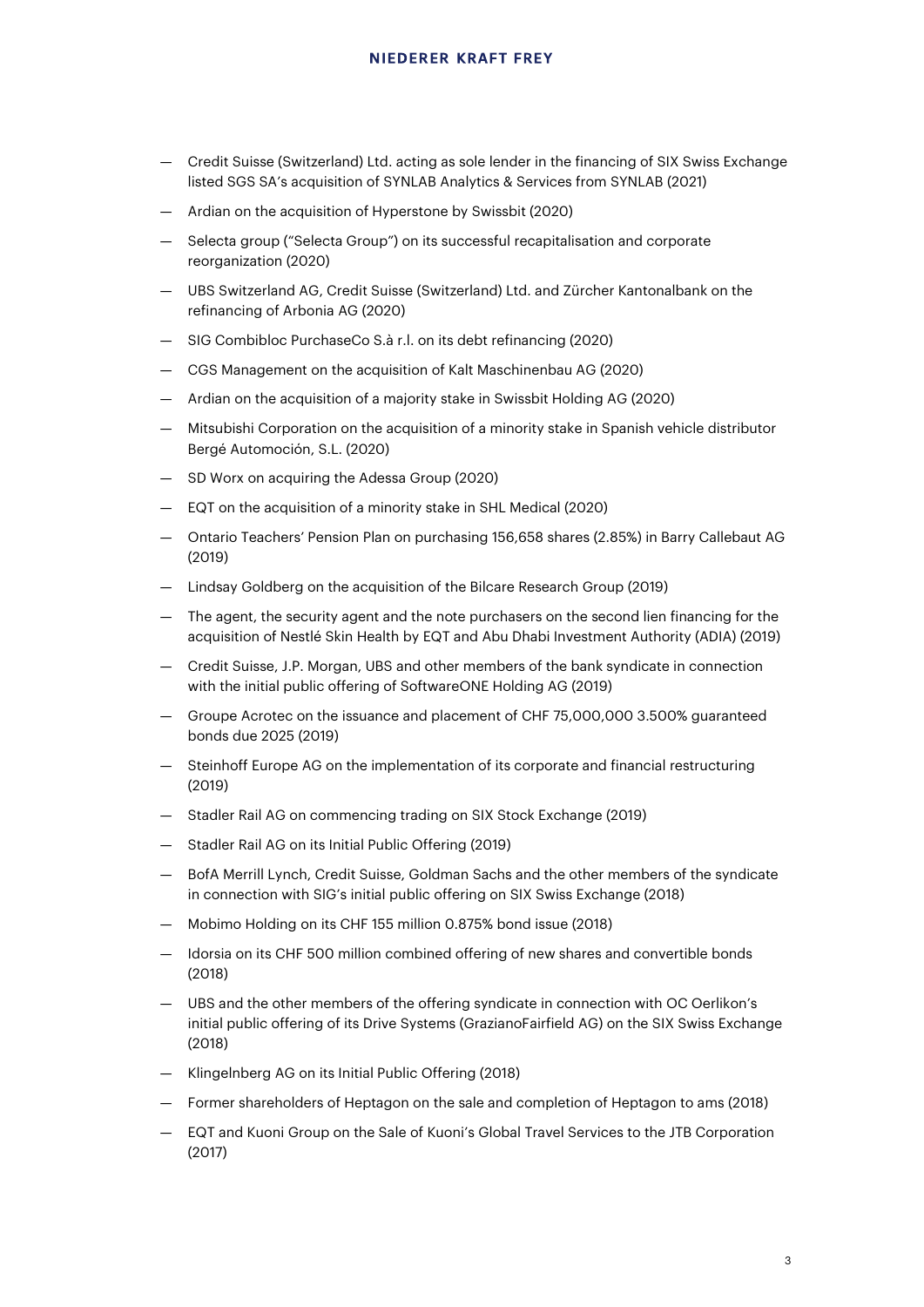- EQT and Kuoni Group on the Sale of Kuoni's Destination Management Specialists to Thomas Cook India (2017)
- Credit Suisse and Morgan Stanley and the other Syndicate Members on the CHF 4 billion Share Capital Increase of Credit Suisse Group (2017)
- Groupe Acrotec on its Placement of CHF 70 million 3.75% Bonds (2017)
- EQT and Kuoni Group on the Combination of Kuoni's GTA Business with Hotelbeds Group (2017)
- CVC on the Acquisition Financing of its Acquisition of a Majority Stake in Breitling (2017)
- Essex Woodlands Health Ventures Funds and Other Investors on the Sale of a Large Minority Stake in Molecular Partners (2017)
- Mitsui on the Acquisition of Chemtrade Aglobis (2017)
- Heptagon Advanced Micro-Optics and its Shareholders on the Sale of Heptagon to ams (2016)
- OVS and Sempione Retail on the Acquisition Finance of its Public Takeover of Charles Vögele (2016)
- CSA Energy-Infrastructure Switzerland on Acquisition of a Stake in Erdgas Obersee (2016)
- Groupe Acrotec on its Placement of CHF 106 million 4.00% Bonds (2016)
- CSA Energy Infrastructure Switzerland on its Acquisition of a Stake in the Swiss Transitgas Pipeline (2016)
- Castik Capital on the Acquisition Finance of its Partnership with Acrotec Group (2016)
- Barry Callebaut on its Successful Placement of EUR 450,000,000 2.375% Senior Notes (2016)
- EQT on its Public Tender Offer for Kuoni Travel Holding (2016)
- CSA Energy Infrastructure Switzerland on the Acquisition of an Equity Stake in Romande Energie Holding SA (2016)
- UBS and Credit Suisse and the other Syndicate Members on the IPO of the VAT Group (2016)
- African Bank Limited on its Successful Restructuring and Re-launch (2016)
- Credit Suisse and the other Syndicate Members on the CHF 4.7 billion Rights Offering by Credit Suisse Group AG (2015)
- Deutsche Bank and Morgan Stanley on the IPO of EDAG Engineering Group (2015)
- UBS and the other Syndicate Members on the CHF 207 million Rights Offering of AFG Arbonia-Forster-Holding AG (2015)
- KKR on the Acquisition of a 25% Stake in SoftwareONE (2015)
- Orange on its Placement of CHF 450 million 3.625% Fixed Rate Senior Secured Notes, EUR 1 billion 3.875% Fixed Rate Senior Secured Notes and EUR 265 million Floating Rate Senior Secured Notes and EUR 250 million 4.875% Senior Notes (2015)
- Enagás and Fluxys on its of a Stake in Trans Adriatic Pipeline (2014)
- JP Morgan and UBS and the other Syndicate Members on the IPO of Molecular Partners AG (2014)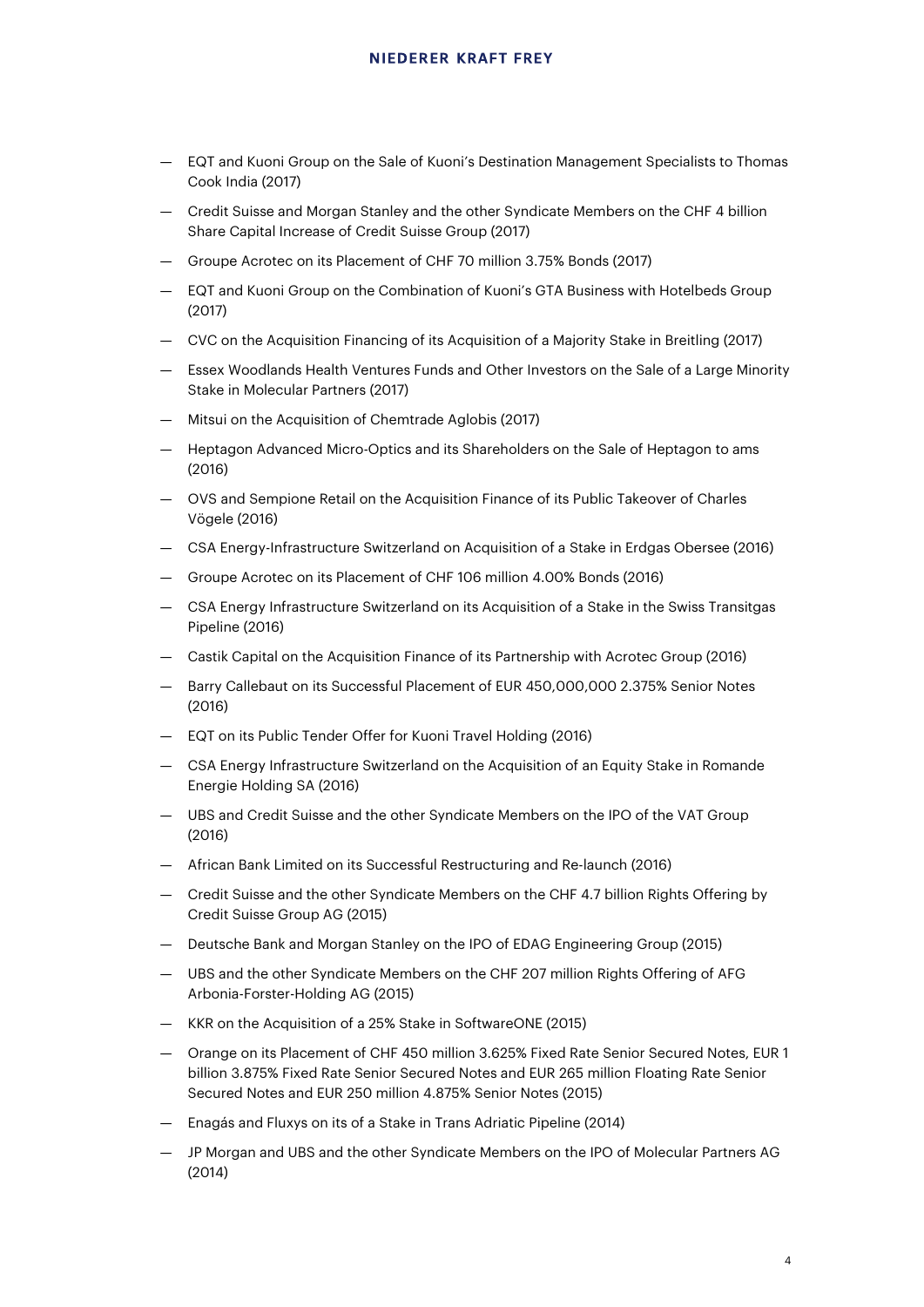- Credit Suisse and the other Syndicate Members on the IPO of Cembra Money Bank AG (2013)
- UBS and the other Syndicate Members on the CHF 438 million Rights Offering of Schmolz + Bickenbach AG (2013)
- Barry Callebaut on its Acquisition Finance, including a Credit Facilities Agreement and the Placement of Shares by Way of an Accelerated Bookbuilding, to Finance the Acquisition of Cocoa Ingredients Division from Petra Foods (2013)
- Credit Suisse on the Acquisition Financing for HDTL Holding SA and Pronia in connection with their Acquisition of the La Tour Hospital Group (2013)
- Waterland Private Equity and SENIOcare Group on its CHF 56 million Debt Refinancing (2013)
- DKSH Holding AG on its IPO (2012)

\* Transactions before 2018 in his capacity as partner at another major Swiss law firm

### Publications

- Till Spillmann, Philippe Weber, Patrik Peyer, Daniela Schmucki, Private Equity (Transactions) in Switzerland 2022, in: Lexology Getting The Deal Through – Private Equity (Transactions) 2022, Law Business Research, 11 March 2022
- Till Spillmann, Francois M Bianchi, Daniel Bono, Andrea Giger, The International Capital Markets Review – Chapter 15: Switzerland, in: The Law Reviews, 2021, Edition 11 (Law Business Research Ltd.)
- Till Spillmann, Daniela Schmucki, Patrik Peyer, Philippe A. Weber, Private Equity (Transactions) in Switzerland 2021, in: Lexology Getting The Deal Through – Private Equity (Transactions) 2021, Law Business Research, 26 April 2021
- Till Spillmann, Philippe Weber, Marco Häusermann, Daniel Bono, Christina Del Vecchio, Deirdre Ní Annracháin, François M. Bianchi, Thomas Brönnimann, Debt Capital Markets in Switzerland 2021, in: LexGTDT - Debt Capital Markets 2021, Law Business Research, March 2021
- Till Spillmann, Manuel Werder, Ulysses von Salis, Thomas Brönnimann, Philippe Weber, Nicolas Birkhäuser, Elga Reana Tozzi, The M&A Law Review – Swiss Chapter; in: The M&A Law Review, 2021, Edition 14 (Law Business Research Ltd.)
- Till Spillmann, François M. Bianchi, Daniel Bono, Thomas Brönnimann, Philipp Haas, Christina Del Vecchio, Philippe A. Weber, Europe's Leading Lawyers for Business - Switzerland an Introduction to Capital Markets, in: Chambers Europe 2020
- Till Spillmann, Daniela Schmucki, Patrik Peyer, Philippe A. Weber, Lexology Getting The Deal Through – Private Equity (Transactions) in Switzerland, in: Law Business Research, 11 May 2020
- [Till Spillmann,](https://www.nkf.ch/team/till-spillmann/) [François M. Bianchi,](https://www.nkf.ch/team/francois-bianchi/) [Philippe A. Weber,](https://www.nkf.ch/team/philippe-weber/) [Christoph Balsiger,](https://www.nkf.ch/team/christoph-balsiger/) [Marco](https://www.nkf.ch/team/marco-haeusermann/)  [Häusermann,](https://www.nkf.ch/team/marco-haeusermann/) [Daniel Bono,](https://www.nkf.ch/team/daniel-bono/) [Thomas M. Brönnimann,](https://www.nkf.ch/team/thomas-broennimann/) [Christina Del Vecchio,](https://www.nkf.ch/team/christina-del-vecchio/) [Luca](https://www.nkf.ch/team/luca-bianchi/)  [Bianchi,](https://www.nkf.ch/team/luca-bianchi/) [Yannick Wettstein,](https://www.nkf.ch/team/yannick-wettstein/) Lexology Getting the Deal Through – Debt Capital Markets in Switzerland 2020, in: Law Business Research, 30 March 2020
- Till Spillmann, Francois M Bianchi, Daniel Bono, Andrea Giger, The International Capital Markets Review – Chapter 18: Switzerland, in: The Law Reviews, 2020, 10th Edition (Law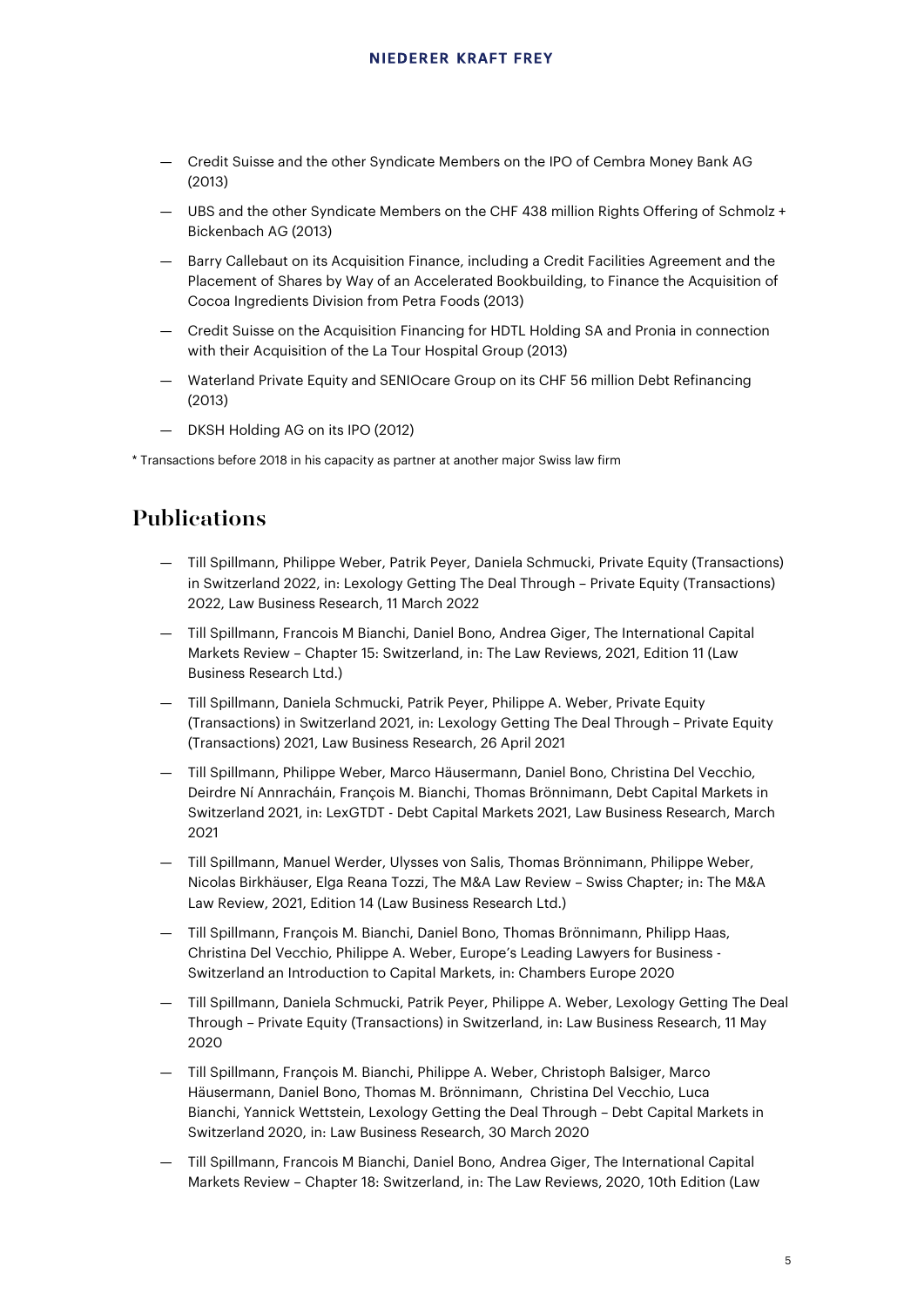Business Research Ltd.)Till Spillmann, When the going gets tough: a closer look at companies in financial difficulties and pitfalls for lenders, at Loan Market Association (LMA) Zurich Seminar, 4 February 2020

- Till Spillmann, Francois M Bianchi, Daniel Bono, Andrea Giger, The International Capital Markets Review – Chapter 18: Switzerland, in: The Law Reviews, 2019, 9th Edition (Law Business Research Ltd.)
- Till Spillmann, Andrea Giger, Bond issuers will retain quick access to Swiss debt capital market under new regime, in: Capital Markets Newsletter – Switzerland, International Law Office, 22 October 2019
- Till Spillmann, Manuel Werder, Ulysses von Salis, Thomas Brönnimann, Philippe Weber, Nicolas Birkhäuser, Elga Reana Tozzi, The M&A Law Review – Swiss Chapter, in: The M&A Law Review, 2019, Edition 13 (Law Business Research Ltd.)
- Till Spillmann, Andrea Giger, Non-public offerings in Switzerland an endangered species?, in: Capital Markets Newsletter - Switzerland, International Law Office, 14 May 2019
- Till Spillmann, Andrea Giger, Ein modernes Prospektrecht für die Schweiz Prospektpflicht, Prospektinhalt und Prospektprüfung gemäss dem neuen Finanzdienstleistungsgesetz, in: GesKR 2.2019, 2019
- Till Spillmann, Francois M Bianchi, Daniel Bono, Andrea Giger, The International Capital Markets Review – Chapter 23: Switzerland, in: The Law Reviews, 2018, Edition 8 (Law Business Research Ltd.)
- Till Spillmann, Manuel Werder, Ulysses von Salis, Thomas Brönnimann, Philippe Weber, Nicolas Birkhäuser, Elga Reana Tozzi, The M&A Law Review – Swiss Chapter, in: The M&A Law Review, 2018, Edition 12 (Law Business Research Ltd.)
- Till Spillmann, Andrea Giger, New Swiss Prospectus Regime in the Making, in: Capital Markets Newsletter - Switzerland, International Law Office, 15 May 2018
- Till Spillmann, Anwendbarkeit der Business Judgment Rule bei take private-Transaktionen, in: GesKR 3/2017, Pages 342 ff.
- Till Spillmann, Andrea Giger, Corporate Law Reform, in: IFLR Magazine, April 2017
- Till Spillmann, Adrian Koller, Andrea Giger, Ivo von Büren, Lending and taking security in Switzerland, in: Thomson Reuters Practical Law 2016
- Till Spillmann, Richard Meyer, FIDLEG Prospektregelung, in: Thomas U. Reutter/Thomas Werlen (eds.), Kapitalmarkttransaktionen X, Zurich 2016, Pages 7 ff.
- Till Spillmann, Adrian Koller, Intra-group financing, in: IFLR Magazine, February 2016
- Till Spillmann, Thomas Rohde, The Strategic View Corporate Restructuring in Switzerland 2016), in: ICLG – The International Comparative Legal Guide, Pages 108 ff.
- Till Spillmann, Luca Jagmetti, Urs Kaegi, Important Decision of Swiss Federal Supreme Court on Intra-group Financing Arrangements), in: Bär & Karrer Briefing, November 2014
- Till Spillmann, Kommentierung von Art. 22-23, Art. 27, Art. 32, in: Gerhard/Maizar/Spillmann/Wolf (eds.), Vergütungsrecht der Schweizer Publikumsgesellschaft, GesKR-Kommentar VegüV, Zurich 2014
- Till Spillmann, Ralph Malacrida, Corporate Governance im Interregnum Die neue Verordnung gegen übermässige Vergütungen bei börsenkotierten Aktiengesellschaften - Erste Analysen und praktische Hinweise), in: GesKR 4/2013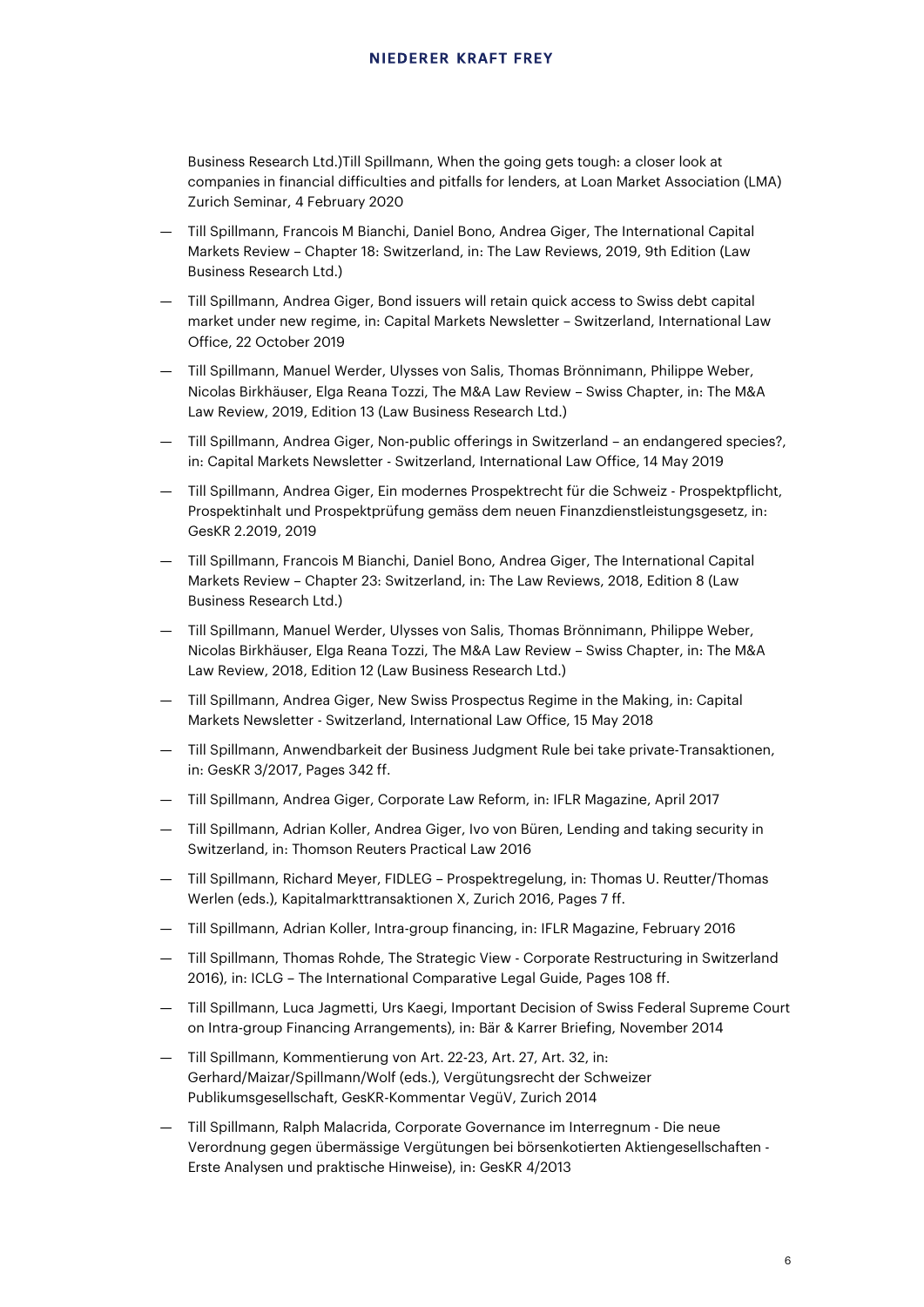- Till Spillmann, Peter Hsu, Switzerland Overseas Investment , in: Wuhan University Press, Wuhan 2013, Pages 284-291
- Till Spillmann, Rolf Watter, Crucial Phase for Say on Pay Measured and Practical Implementation of the Minder Initiative in View, in: Bär & Karrer Briefing, June 2013
- Till Spillmann, Rashid Bahar, Ralph Malacrida, Say on Pay in Switzerland Minder Initiative Wins Popular Vote, in: Bär & Karrer Briefing, 2013
- Till Spillmann, Corrado Rampini, Kommentierung von Art. 656a 656g, 657 und 774a, in: Heinrich Honsell/Nedim Peter Vogt/Rolf Watter (eds.), Basler Kommentar zum Obligationenrecht II, 4th edition, Basel 2012
- Till Spillmann, New Guide on Going Public on SIX Swiss Exchange, in: CapLaw Swiss Capital Markets Law 2012-1, Pages 1 ff.
- Till Spillmann, Ralph Malacrida, Kommentierung von Art. 22 27 RAG , in: Rolf Watter/Urs Bertschinger (eds.), Basler Kommentar zum Revisionsaufsichtsgesetz, Basel 2011, Pages 251 ff.
- Till Spillmann, Manuel Arroyo, Schiedsabreden im Kotierungsreglement Besprechung des Urteils des Bundesgerichts 4A\_533/2010 vom 1. Dezember 2010, in: GesKR 2/2011, Pages 245 ff.
- Till Spillmann, Michael Trippel, Shareholder Activism, in: Going Public on SIX Swiss Exchange, Pages 145 ff.
- Till Spillmann, SIX Swiss Exchange New Rule Book for Participants and Traders, in: CapLaw 5/2010
- Till Spillmann, Credit and counterparty risk: Why trade under an ISDA with a CSA?, in: GesKR 1/2010, Pages 63 ff.
- Till Spillmann, Ralph Malacrida, Repatriierung der Schweizer Blue Chip Unternehmen, in: GesKR 2/2009
- Till Spillmann, Corrado Rampini, Kommentierung von Art. 656a 656g, Art. 657, Art. 774a OR, in: Heinrich Honsell/Nedim Peter Vogt/Rolf Watter (eds.), Basler Kommentar zum Obligationenrecht II - Art. 530-1186 OR, 3rd edition, Basel 2008
- Till Spillmann, Partizipationsscheine, in: GesKR Sondernummer 2008, Pages 45 ff.
- Till Spillmann, Easier, and harder Both private placements and public offerings have their advantages, in: IFLR, July 2008
- Till Spillmann, Marco Carbonare, Herbert Harrer, Florian Wirth Liability and Due Diligence in connection with Equity Securities Offerings - An Overview of U.S., Swiss and German Law), in: GesKR 2/2008, Pages 119 ff.
- Till Spillmann, Ralph Malacrida, Payback Time?, in: GesKR 4/2008, Pages 345 ff.
- Till Spillmann, CSR World Corporate Social Responsibility in Switzerland, London 2006, Pages 177 ff.
- Till Spillmann, Rolf Watter, Corporate Social Responsibility Leitplanken für den Verwaltungsrat Schweizerischer Aktiengesellschaften), in: GesKR 2006, Pages 94 ff.
- Till Spillmann, Aktienstimmrechte dürfen nicht brachliegen, in: Finanz und Wirtschaft 2/2005 Pages 24 ff.
- Till Spillmann, Institutionelle Investoren im Recht der (echten) Publikumsgesellschaften, in: SSHW, Zürich/Genf 2003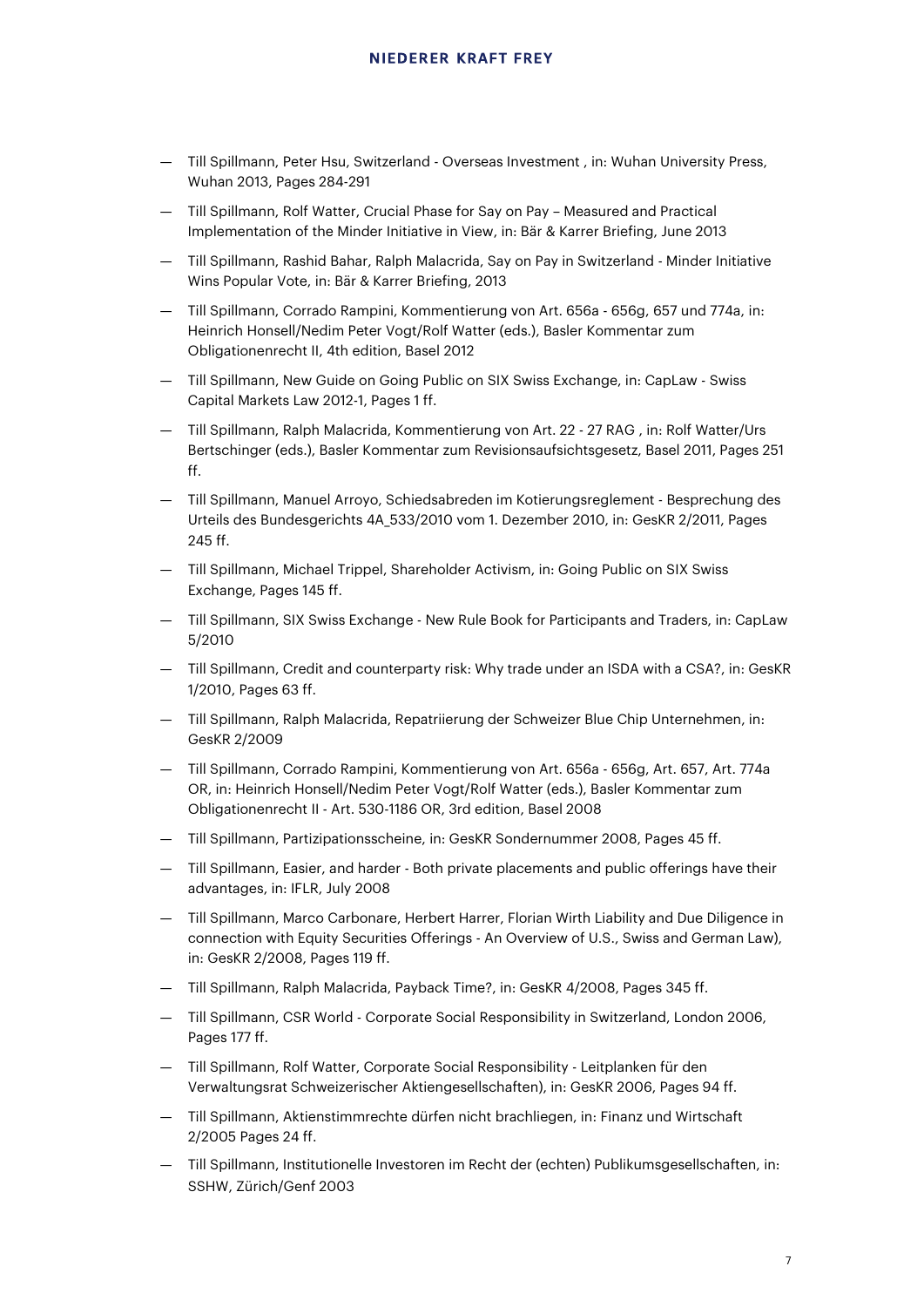## Market Perception

Till Spillmann is an important name in the Swiss market, renowned for his market-leading expertise in capital markets and banking transactions. (Who's Who Legal 2021)

Till Spillmann retains an excellent reputation for advising on IPOs and debt offerings. Clients report that he "has a lot of energy and is super motivated and responsive." (Chambers Global 2021)

Till Spillmann is recognised for his top-notch banking practice and wins high praise from peers who say he is "very visible on many structured finance transactions". (Who's Who Legal 2020)

The very dynamic and customer focussed Till Spillmann delivers highly efficient interaction at all times. (Legal 500 2020)

Till Spillmann moves up the rankings in recognition of his involvement on the firm's key mandates and strong market feedback. One client comments that he has a "good mix of experience" and he is "very commercial and eloquent and sound in his advice." (Chambers Global 2020)

Till Spillmann is described as "super easy to work with and available day and night" and "clients laud Till Spillmann as someone who 'looks for solutions.'" (Chambers Global 2019)

"Till Spillmann is a true deal maker as well as a very technically sound and strong lawyer." (Client Choice 2019)

"Till is an excellent and pragmatic M&A transaction lawyer; he has a skill set only a very few lawyers in Switzerland have." (Client Choice 2019)

"His advice is innovative; Till is able to deal with significant shareholders spread across the globe on a 24/7 basis." (Client Choice 2019)

"Till is a first-class M&A lawyer with significant public M&A experience; he anticipates future moves and is always prepared." (Client Choice 2019)

"Till Spillmann 'is certainly a name you need to know in Switzerland', according to sources who note his outstanding reputation for his deep expertise in financing transactions." (Who's Who Legal 2018)

"'Leading capital markets practitioner' Till Spillmann is 'a real standout player in the area' according to peers, who commend his 'extensive experience and great track record'." (Who's Who Legal 2018)

"Clients are unfailingly 'impressed by his speed and consistent delivery of quality advice'." (Who's Who Legal 2018)

[Till Spillmann] is highlighted as "outstanding: very experienced, reliable and hands-on." (Chambers Global 2018)

"Till is a commercially minded sparring partner and negotiator; he is able to optimise deals from an overall perspective." (Client Choice 2018)

"Till is an outstanding banking, finance and capital markets lawyer; he offers rapid response times, excellent quality work and a superb support team." (Client Choice 2018)

"A bright lawyer with a bright future." (Chambers Global 2017)

"Very commercial, extremely responsive and on the ball during the deal." (Chambers Global 2017)

"Commercially minded and deeply knowledgeable." (Chambers Europe 2016)

"Recommended by clients and peers for his ability to handle complex issues." (Who's Who Legal 2016)

"Incredibly knowledgeable and articulate." (Who's Who Legal 2016)

"Stands out for his leading contribution to the field." (Who's Who Legal 2016)